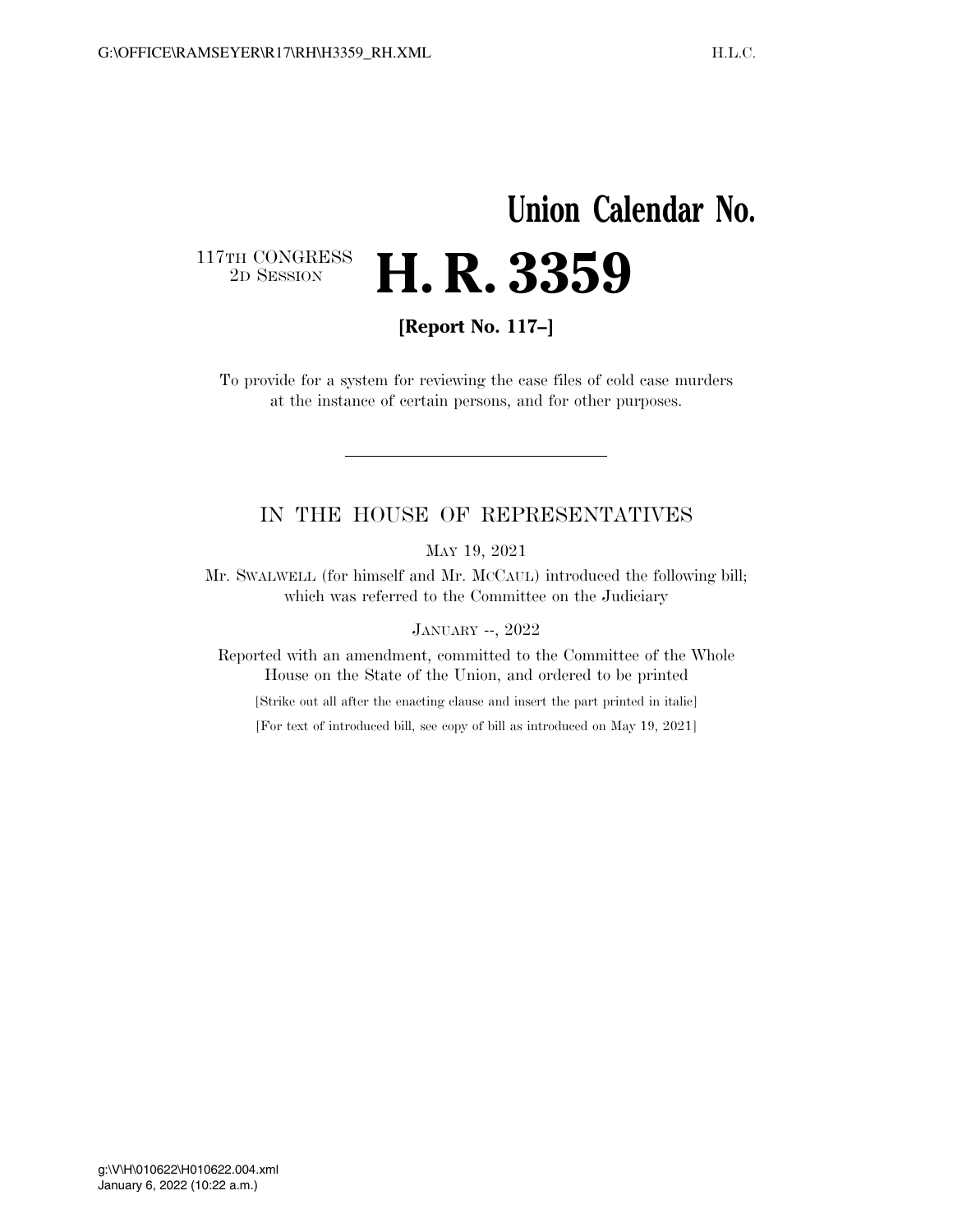# **A BILL**

To provide for a system for reviewing the case files of cold case murders at the instance of certain persons, and for other purposes.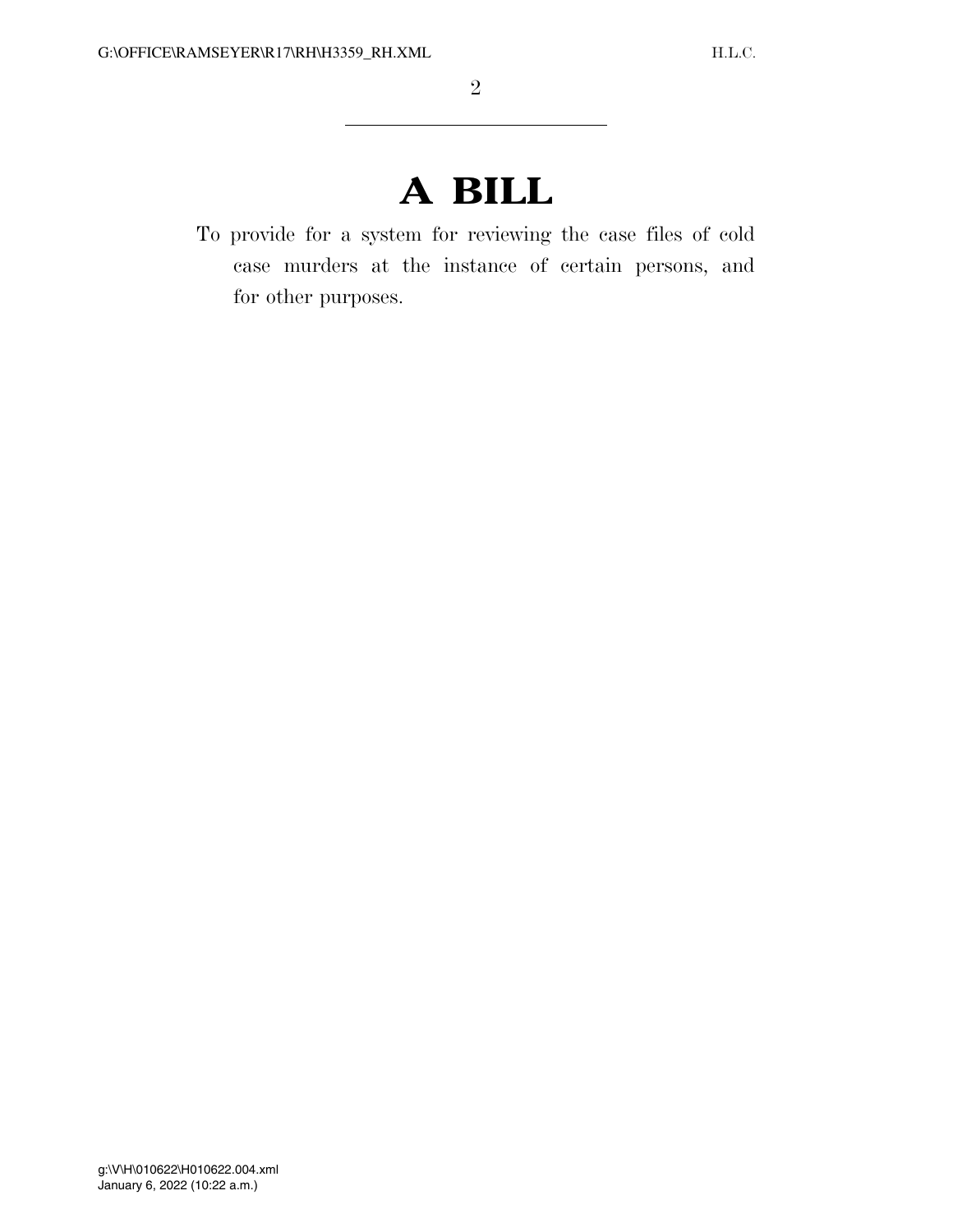*Be it enacted by the Senate and House of Representa- tives of the United States of America in Congress assembled, SECTION 1. SHORT TITLE. This Act may be cited as the ''Homicide Victims' Fam- ilies' Rights Act of 2021''. SEC. 2. CASE FILE REVIEW. (a) IN GENERAL.—The head of an agency shall review the case file regarding a cold case murder upon written ap- plication by one designated person to determine if a full reinvestigation would result in either the identification of probative investigative leads or a likely perpetrator. (b) REVIEW.—The review under subsection (a) shall include— (1) an analysis of what investigative steps or fol- low-up steps may have been missed in the initial in- vestigation; (2) an assessment of whether witnesses should be interviewed or reinterviewed; (3) an examination of physical evidence to see if* 

 *all appropriate forensic testing and analysis was per- formed in the first instance or if additional testing might produce information relevant to the investiga-tion; and* 

 *(4) an update of the case file using the most cur-rent investigative standards as of the date of the re-*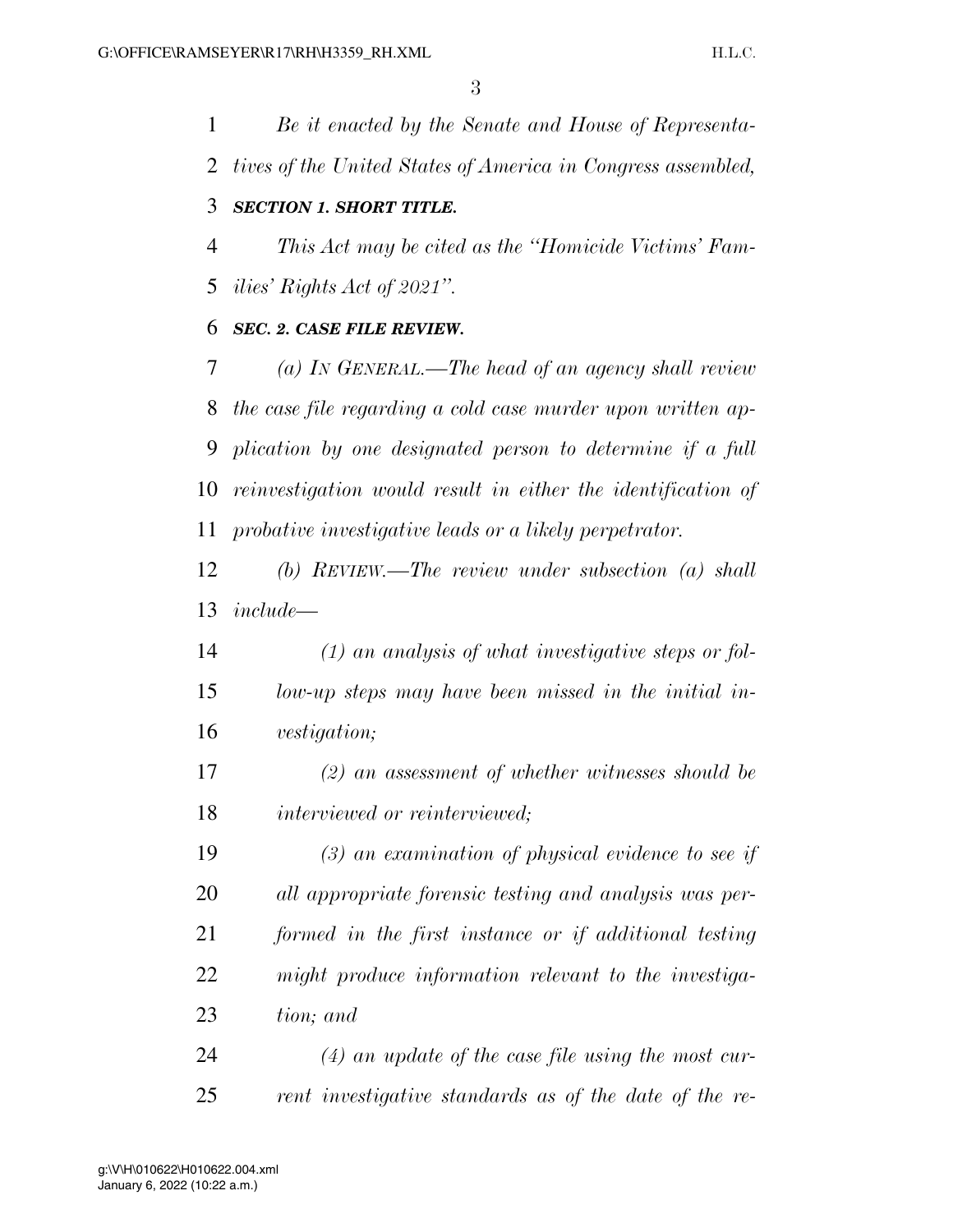*view to the extent it would help develop probative leads.* 

 *(c) CERTIFICATION IN LIEU OF REVIEW.—In any case in which a written application for review has been received under this Act by the agency, review shall be unnecessary where the case does not satisfy the criteria for a cold case murder. In such a case, the head of the agency shall issue a written certification, with a copy provided to the des- ignated person that made the application under subsection (a), stating that final review is not necessary because all probative investigative leads have been exhausted or that a likely perpetrator will not be identified.* 

 *(d) REVIEWER.—A review required under subsection (a) shall not be conducted by a person who previously inves-tigated the murder at issue.* 

 *(e) ACKNOWLEDGMENT.—The agency shall provide in writing to the applicant as soon as reasonably possible—* 

 *(1) confirmation of the agency's receipt of the application under subsection (a); and* 

 *(2) notice of the applicant's rights under this Act.* 

 *(f) PROHIBITION ON MULTIPLE CONCURRENT RE- VIEWS.—Only one case review shall be undertaken at any one time with respect to the same cold case murder victim.*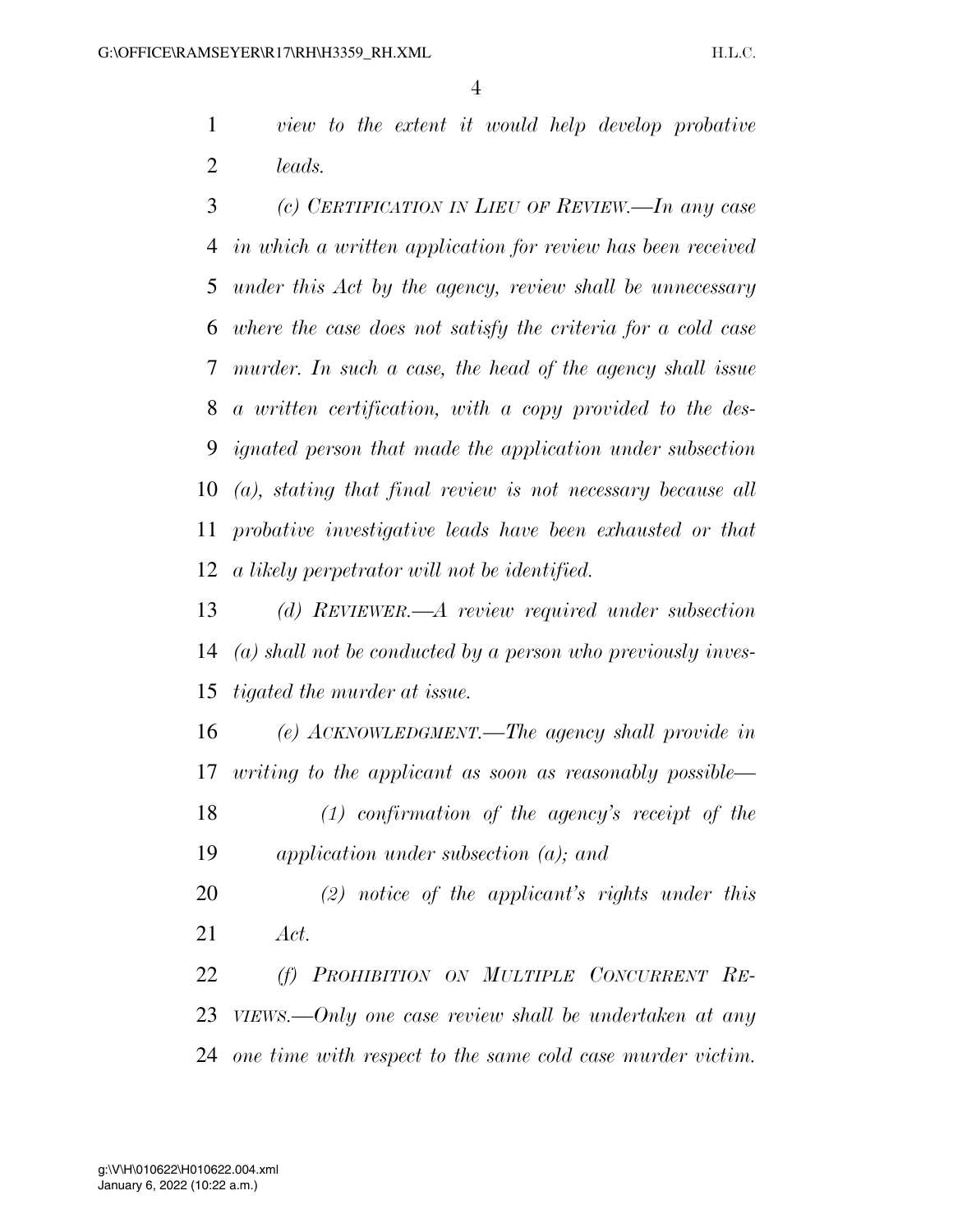*(g) TIME LIMIT.—Not later than 6 months after the receipt of the written application submitted pursuant to subsection (a), the agency shall conclude its case file review and reach a conclusion about whether or not a full reinves-tigation under section 4 is warranted.* 

*(h) EXTENSIONS.—* 

 *(1) IN GENERAL.—The agency may extend the time limit under subsection (g) once for a period of time not to exceed 6 months if the agency makes a finding that the number of case files to be reviewed make it impracticable to comply with such limit without unreasonably taking resources from other law enforcement activities.* 

 *(2) ACTIONS SUBSEQUENT TO WAIVER.—For cases for which the time limit in subsection (g) is ex- tended, the agency shall provide notice and an expla- nation of its reasoning to one designated person who filed the written application pursuant to this section.* 

### *SEC. 3. APPLICATION.*

 *Each agency shall develop a written application to be used for designated persons to request a case file review under section 2.* 

#### *SEC. 4. FULL REINVESTIGATION.*

 *(a) IN GENERAL.—The agency shall conduct a full re-investigation of the cold case murder at issue if the review*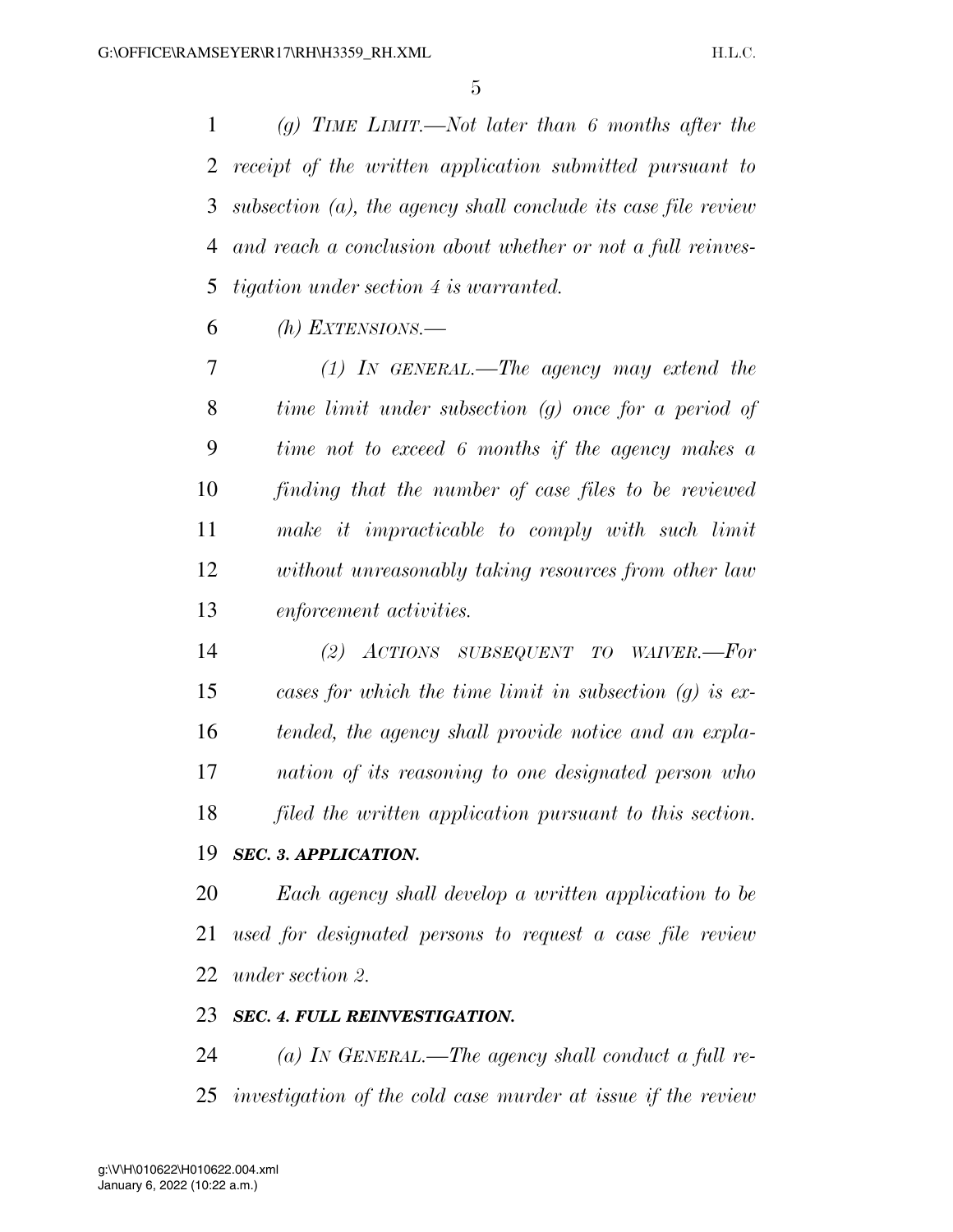*of the case file required by section 2 concludes that a full reinvestigation of such cold case murder would result in probative investigative leads.* 

 *(b) REINVESTIGATION.—A full reinvestigation shall include analyzing all evidence regarding the cold case mur- der at issue for the purpose of developing probative inves-tigative leads or a likely perpetrator.* 

 *(c) REVIEWER.—A reinvestigation required under sub- section (a) shall not be conducted by a person who pre-viously investigated the murder at issue.* 

 *(d) PROHIBITION ON MULTIPLE CONCURRENT RE- VIEWS.—Only one full reinvestigation shall be undertaken at any one time with respect to the same cold case murder victim.* 

#### *SEC. 5. CONSULTATION AND UPDATES.*

 *(a) IN GENERAL.—The agency shall consult with the designated person who filed the written application pursu- ant to section 2 and provide him or her with periodic up- dates during the case file review and full reinvestigation. (b) EXPLANATION OF CONCLUSION.—The agency shall meet with the designated person and discuss the evidence to explain to the designated person who filed the written application pursuant to section 2 its decision whether or not to engage in the full reinvestigation provided for under section 4 at the conclusion of the case file review.*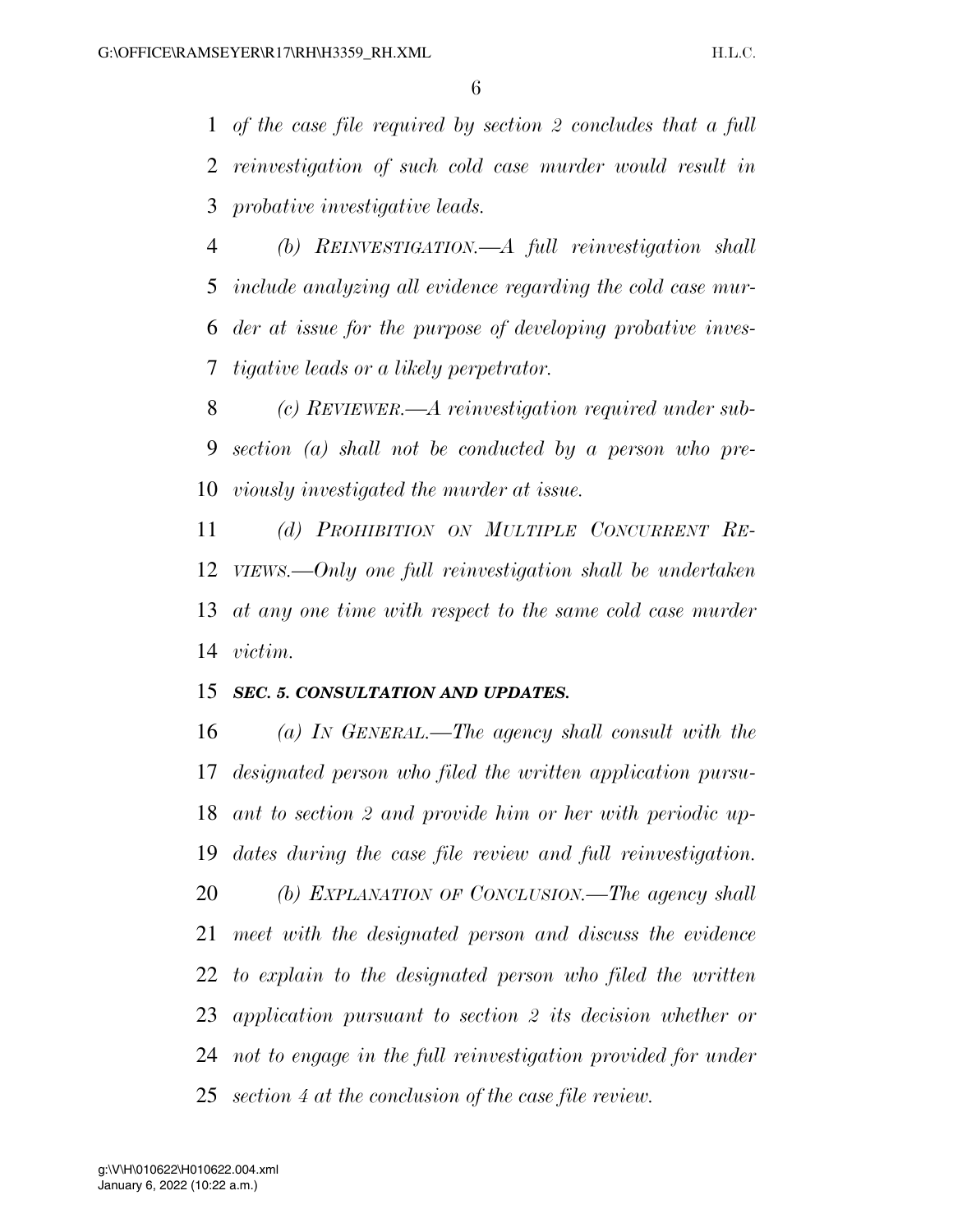#### *SEC. 6. SUBSEQUENT REVIEWS.*

 *(a) CASE FILE REVIEW.—If a review under subsection (a) case file regarding a cold case murder is conducted and a conclusion is reached not to conduct a full reinvestigation, no additional case file review shall be required to be under- taken under this Act with respect to that cold case murder for a period of five years, unless there is newly discovered, materially significant evidence. An agency may continue an investigation absent a designated person's application. (b) FULL REINVESTIGATION.—If a full reinvestigation of a cold case murder is completed and a suspect is not identified at its conclusion, no additional case file review or full reinvestigation shall be undertaken with regard to that cold case murder for a period of five years beginning on the date of the conclusion of the reinvestigation, unless there is newly discovered, materially significant evidence.* 

#### *SEC. 7. DATA COLLECTION.*

 *(a) IN GENERAL.—Beginning on the date that is three years after the date of enactment of this Act, and annually thereafter, the Director of the National Institute of Justice shall publish statistics on the number of cold case murders. (b) MANNER OF PUBLICATION.—The statistics pub- lished pursuant to subsection (a) shall, at a minimum, be disaggregated by the circumstances of the cold case murder, including the classification of the offense, and by agency.*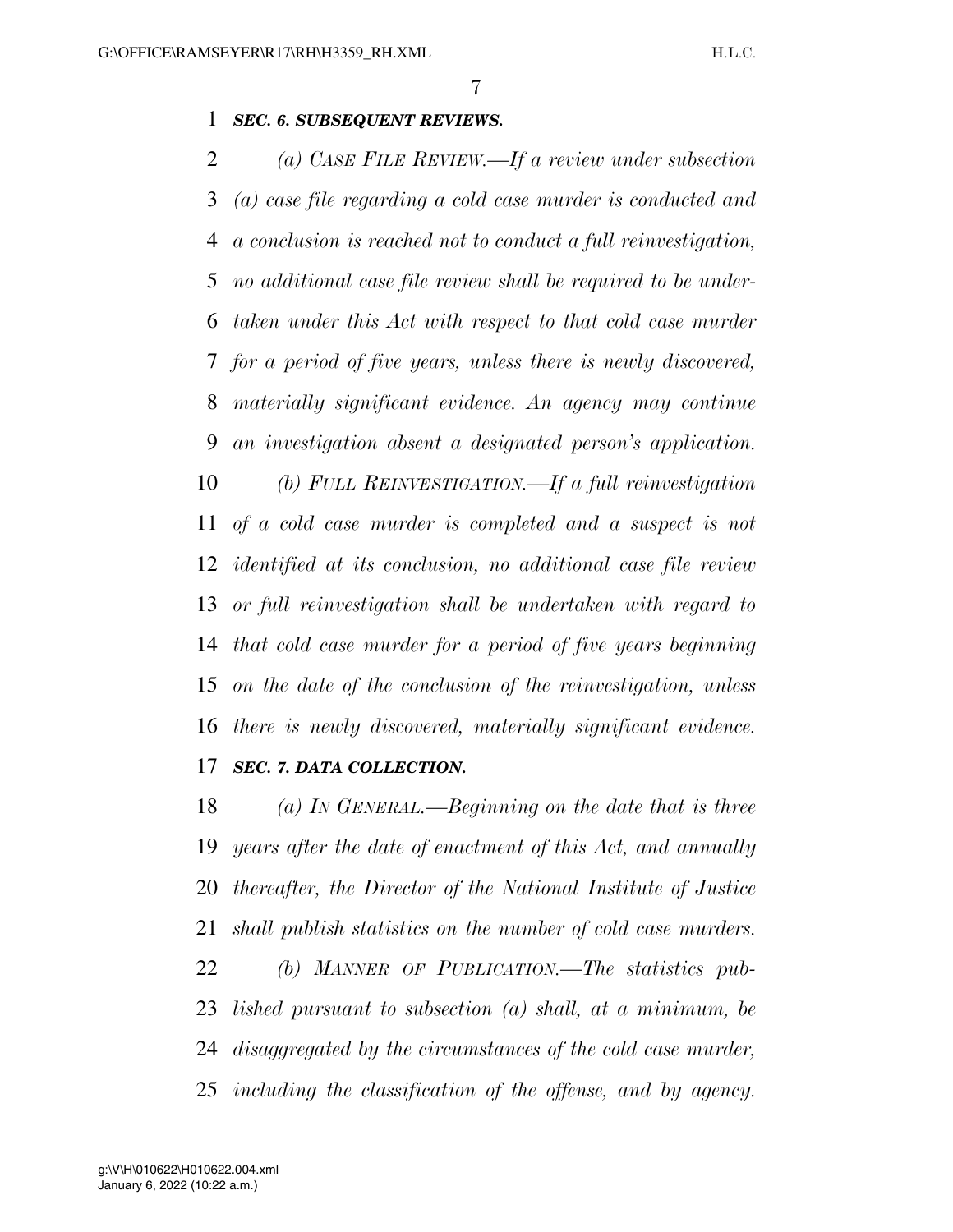#### *SEC. 8. PROCEDURES TO PROMOTE COMPLIANCE.*

 *(a) REGULATIONS.—Not later than one year after the date of enactment of this Act, the head of each agency shall promulgate regulations to enforce the right of a designated person to request a review under this Act and to ensure compliance by the agency with the obligations described in this Act.* 

 *(b) PROCEDURES.—The regulations promulgated under subsection (a) shall—* 

 *(1) designate an administrative authority within the agency to receive and investigate complaints relat- ing to a review initiated under section 2 or a reinves-tigation initiated under section 4;* 

 *(2) require a course of training for appropriate employees and officers within the agency regarding the procedures, responsibilities, and obligations re-quired under this Act;* 

 *(3) contain disciplinary sanctions, which may include suspension or termination from employment, for employees of the agency who are shown to have willfully or wantonly failed to comply with this Act; (4) provide a procedure for the resolution of com- plaints filed by the designated person concerning the agency's handling of a cold case murder investigation or the case file evaluation; and*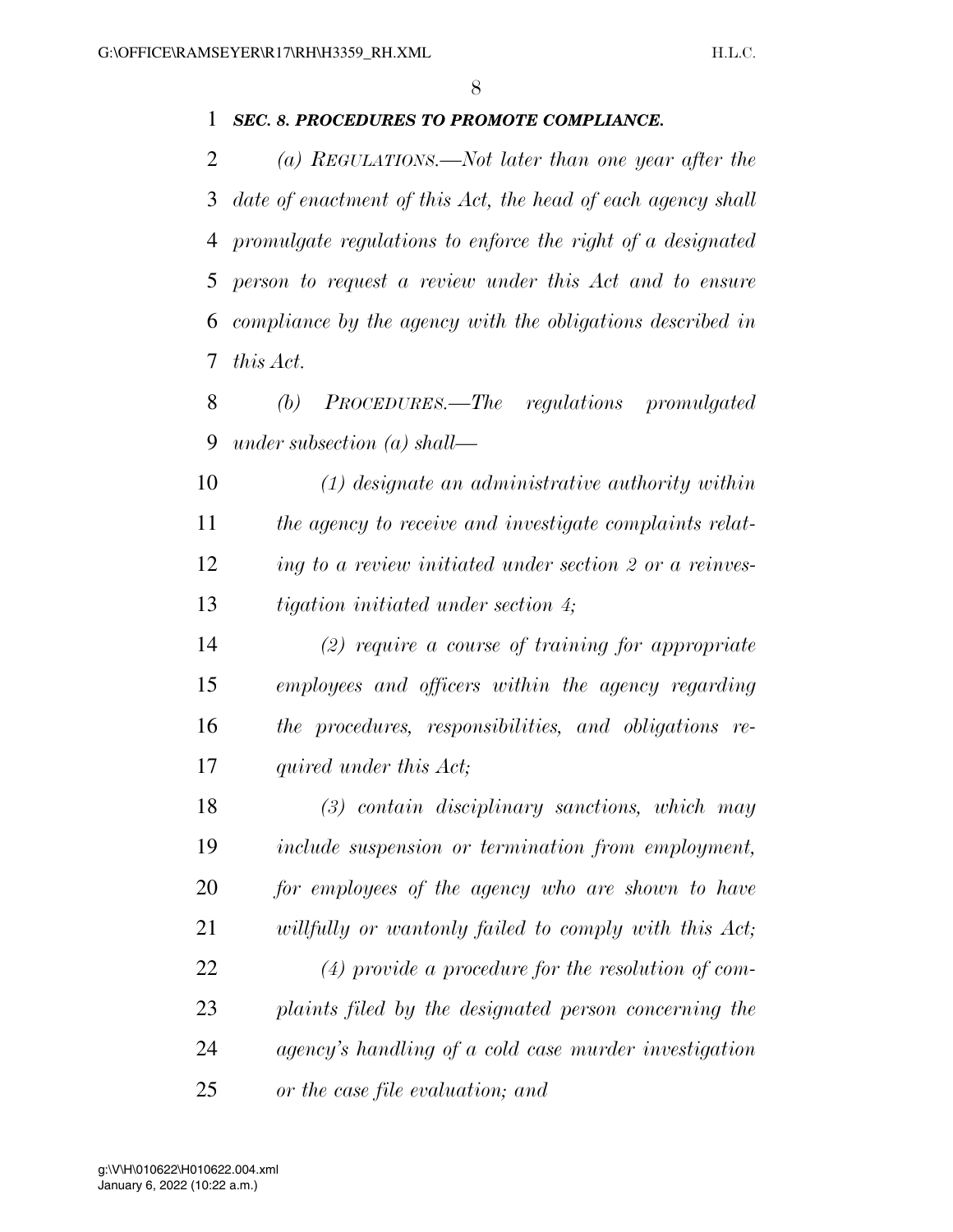*(5) provide that the head of the agency, or the designee thereof, shall be the final arbiter of the com- plaint, and that there shall be no judicial review of the final decision of the head of the agency by a com-plainant.* 

#### *SEC. 9. WITHHOLDING INFORMATION.*

 *Nothing in this Act shall require an agency to provide information that would endanger the safety of any person, unreasonably impede an ongoing investigation, violate a court order, or violate legal obligations regarding privacy. SEC. 10. MULTIPLE AGENCIES.* 

## *In the case that more than one agency conducted the initial investigation of a cold case murder, each agency shall coordinate their case file review or full reinvestigation such that there is only one joint case file review or full re- investigation occurring at a time in compliance with sec-tion 2(f) or 4(d), as applicable.*

#### *SEC. 11. APPLICABILITY.*

 *This Act applies in the case of any cold case murder occurring on or after January 1, 1970.* 

#### *SEC. 12. DEFINITIONS.*

- *In this Act:*
- *(1) The term ''designated person'' means an im-*
- *mediate family member or someone similarly situ-*
- *ated, as defined by the Attorney General.*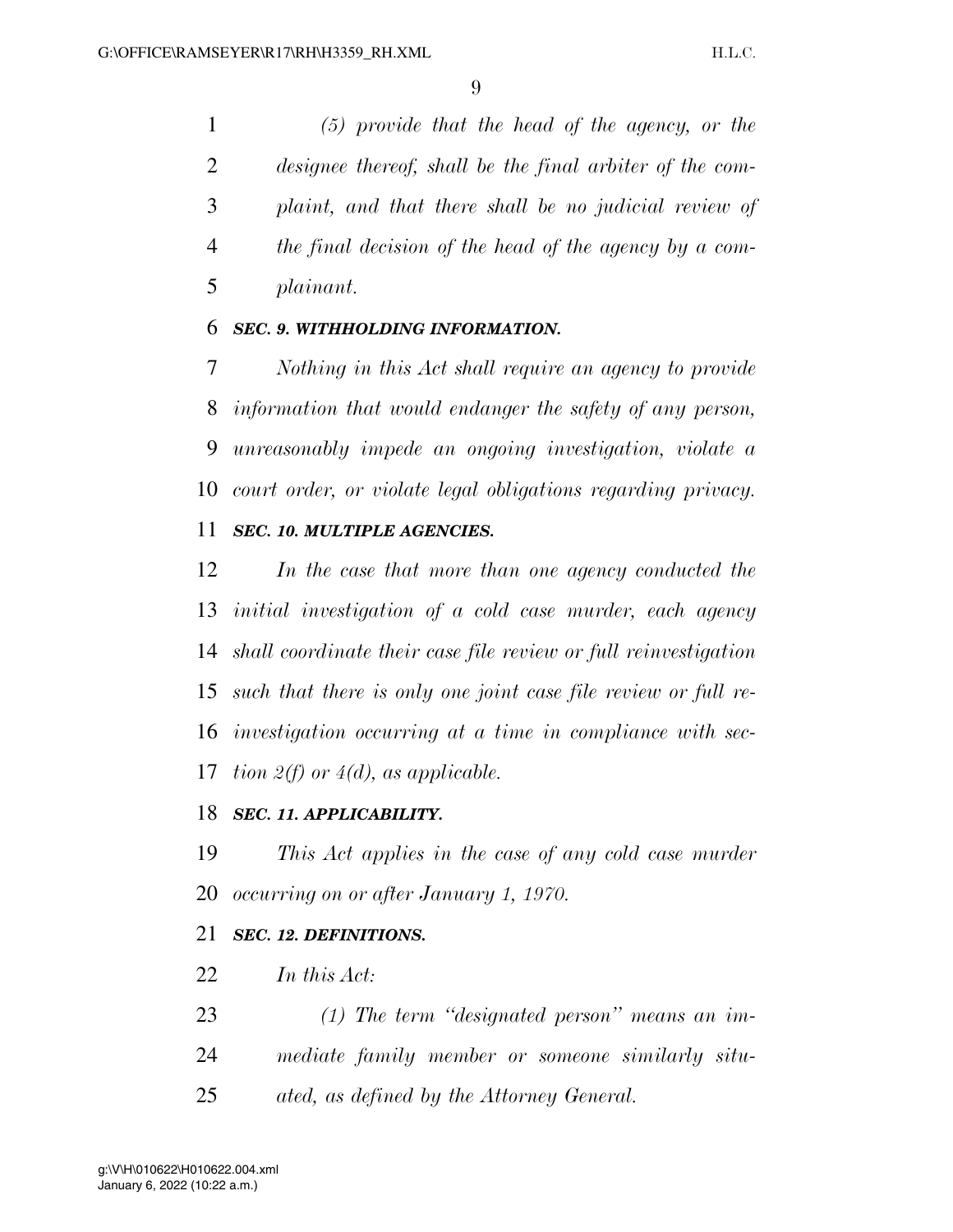| $\mathbf{1}$   | $(2)$ The term "immediate family member" means           |
|----------------|----------------------------------------------------------|
| $\overline{2}$ | a parent, parent-in-law, grandparent, grandparent-       |
| 3              | in-law, sibling, spouse, child, or step-child of a mur-  |
| $\overline{4}$ | der victim.                                              |
| 5              | $(3)$ The term "victim" means a natural person           |
| 6              | who died as a result of a cold case murder.              |
| 7              | $(4)$ The term "murder" means any criminal of-           |
| 8              | fense under section $1111(a)$ of title 18, United States |
| 9              | Code, or any offense the elements of which are sub-      |
| 10             | stantially identical to such section.                    |
| 11             | $(5)$ The term "agency" means a Federal law en-          |
| 12             | forcement entity with jurisdiction to engage in the de-  |
| 13             | tection, investigation, or prosecution of a cold case    |
| 14             | murder.                                                  |
| 15             | $(6)$ The term "cold case murder" means a mur-           |
| 16             | $der-$                                                   |
| 17             | $(A)$ committed more than three years prior              |
| 18             | to the date of an application by a designated            |
| 19             | person under section $2(a)$ ;                            |
| 20             | (B) previously investigated by a Federal                 |
| 21             | law enforcement entity;                                  |
| 22             | $(C)$ for which all probative investigative              |
| 23             | <i>leads have been exhausted; and</i>                    |
| 24             | $(D)$ for which no likely perpetrator has been           |
| 25             | <i>identified.</i>                                       |